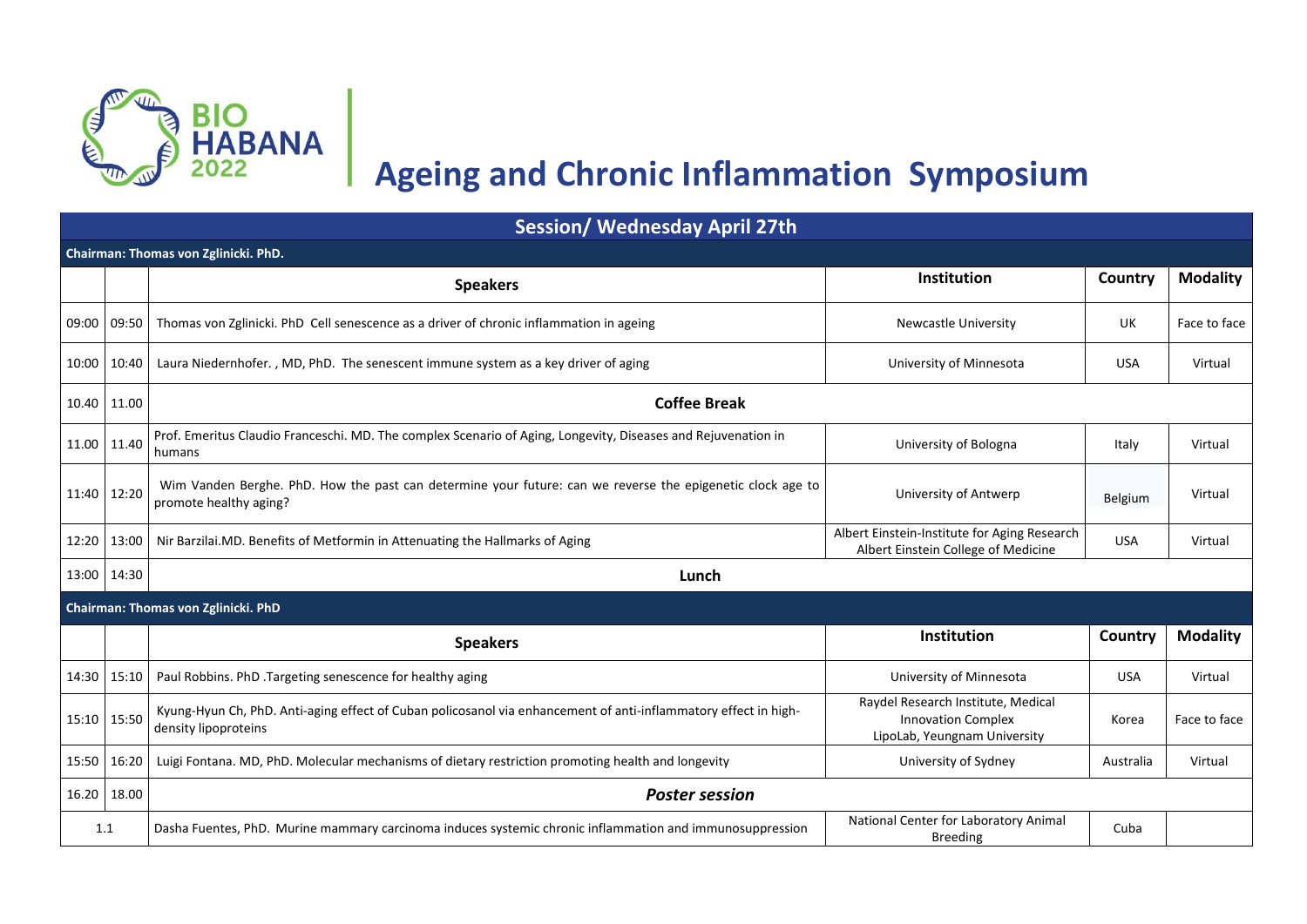| 1.2 | Rafael Ibargollín. Clinical evolution, survival and health related quality of life in patients treated with Heberprot-P.<br>Sancti Spiritus, 2012-2021 | Center for Genetic Engineering and<br>Biotechnology. Sancti Spiritus | Cuba |  |
|-----|--------------------------------------------------------------------------------------------------------------------------------------------------------|----------------------------------------------------------------------|------|--|
| 1.3 | Yudisleidy Esmoris Mena. Adverse drug reactions and adverse pharmacological antigens reactions: relationship with<br>Immunotoxicology.                 | National Center of Toxicology                                        | Cuba |  |
| 1.4 | Yaima Zuñiga. Frequencies of single nucleotide polymorphisms in immune response/inflammation genes in the<br>Cuban population                          | <b>National Center of Medical Genetics</b>                           | Cuba |  |
| 1.5 | Maylen Arencibia. Immunotherapeutic effect of Itolizumab in patients with moderate-severe active psoriasis                                             | Center of Molecular Immunology                                       | Cuba |  |
| 1.6 | Yunier Rodríguez Álvarez. Dimerization and D-aminoacids substitutions increase the inhibitory effect of CIGB-55, an<br>IL-15 antagonist peptide        | Center for Genetic Engineering<br>and Biotechnology                  | Cuba |  |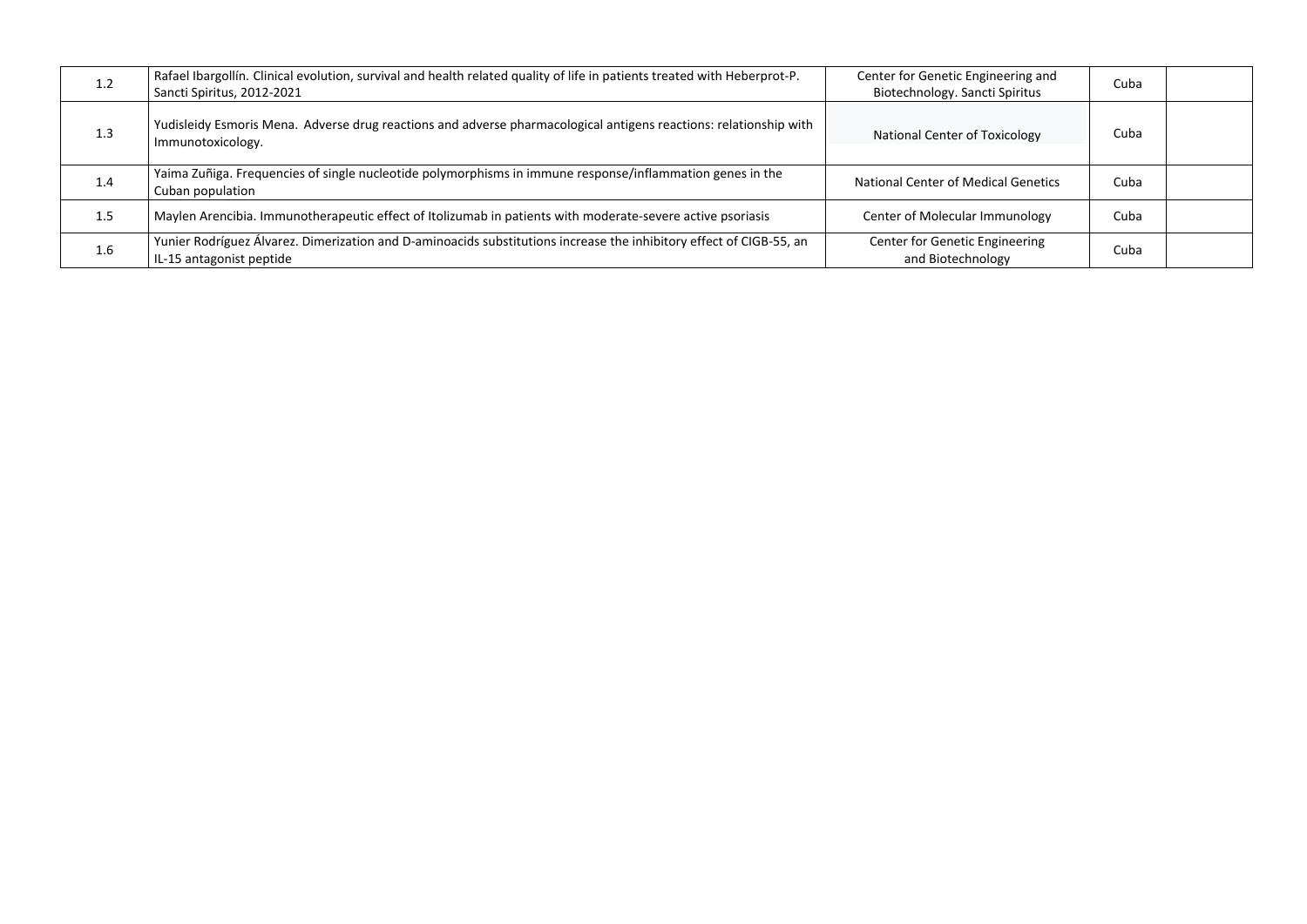| <b>Session/Thursday April 28th</b>     |       |                                                                                                                                                                             |                                                                                                                                                                                             |            |                 |
|----------------------------------------|-------|-----------------------------------------------------------------------------------------------------------------------------------------------------------------------------|---------------------------------------------------------------------------------------------------------------------------------------------------------------------------------------------|------------|-----------------|
| Chairman: Agustín Lage Dávila. MD, PhD |       |                                                                                                                                                                             |                                                                                                                                                                                             |            |                 |
|                                        |       | <b>Speakers</b>                                                                                                                                                             | <b>Institution</b>                                                                                                                                                                          | Country    | <b>Modality</b> |
| 09:00                                  | 09:50 | Agustín Lage Dávila, MD.PhD. From cancer immunology to autoimmunity, to inflammation, to senescence: the<br>Trajectory of CIM                                               | Center of Molecular Immunology                                                                                                                                                              | Cuba       | Face to face    |
| 10:00                                  | 10:40 | Daniela Frasca. PhD. Obesity accelerates age-associated human B cell defects: role of the adipose tissue                                                                    | University of Miami Miller School of<br>Medicine                                                                                                                                            | <b>USA</b> | Virtual         |
| 10.40                                  | 11.00 | <b>Coffee Break</b>                                                                                                                                                         |                                                                                                                                                                                             |            |                 |
| 11.00                                  | 11.40 | Danay Saavedra. MD. PhD. Immunosenescence, sex differences and immune restoration: insights from Cuban<br>studies                                                           | Center of Molecular Immunology                                                                                                                                                              | Cuba       | Face to face    |
| 11:40                                  | 12:10 | Howard A. Young, PhD. Interferon-gamma: When a good cytokine goes bad                                                                                                       | Laboratory of Cancer Immunometabolism,<br><b>Center for Cancer Research</b><br><b>National Cancer Institute</b>                                                                             | <b>USA</b> | Virtual         |
|                                        |       | <b>Oral short presentations</b>                                                                                                                                             |                                                                                                                                                                                             |            |                 |
| 12:10                                  | 12:25 | Rydell Alvarez. MSc. VSSP-activated macrophages mediate senescence and tumor inhibition in a preclinical<br>model of advanced prostate cancer                               | Center of Molecular Immunology                                                                                                                                                              | Cuba       | Face to face    |
| 12:25                                  | 12:40 | George V. Pérez. Targeting of protein kinase CK2 in Acute Myeloid leukemia cells using the Clinical-Grade<br>synthetic-peptide CIGB-300                                     | Center for Genetic Engineering<br>and Biotechnology                                                                                                                                         | Cuba       | Face to face    |
| 12:40                                  | 12:55 | Julio César Fernández Travieso. Abexol: anti-inflammatory of natural origin for the management of symptoms in<br>patients with osteoarthritis                               | National Centre for Scientific Research                                                                                                                                                     | Cuba       | Face to face    |
| 12:55                                  | 13:10 | Yosdel Soto, PhD. Antiatherogenicity of anti-chondroitin sulfate antibodies induced by the immunization with an<br>anti-glycosaminoglycans idiotypic antibody               | Center of Molecular Immunology                                                                                                                                                              | Cuba       | Face to face    |
| 13.10                                  | 13.25 | Kuzekova A.A. Geroprotective activity of mutant forms of peroxyredoxin 6                                                                                                    | Institute of Cell Biophysics, PSCBR RAS,<br>Pushchino, Federal State Budgetary<br>Educational Institution of Higher Education<br>Pushchino State Institute of Natural Science,<br>Pushchino | Russia     | Virtual         |
| 13.25                                  | 14.30 | Lunch                                                                                                                                                                       |                                                                                                                                                                                             |            |                 |
| 14.30                                  | 17.00 | <b>Poster session</b>                                                                                                                                                       |                                                                                                                                                                                             |            |                 |
| 2.1                                    |       | Yosdel Soto, PhD. Antiatherogenicity of anti-chondroitin sulfate antibodies induced by the immunization with an<br>anti-glycosaminoglycans idiotypic antibody               | Center of Molecular Immunology                                                                                                                                                              | Cuba       |                 |
| 2.2                                    |       | Dose-dependent induction of an anti-glycosaminoglycans antibody response and<br>Roger Sarduy.<br>atheroprotection by the anti-proteoglycan monoclonal antibody chp3r99-LALA | Center of Molecular Immunology                                                                                                                                                              | Cuba       |                 |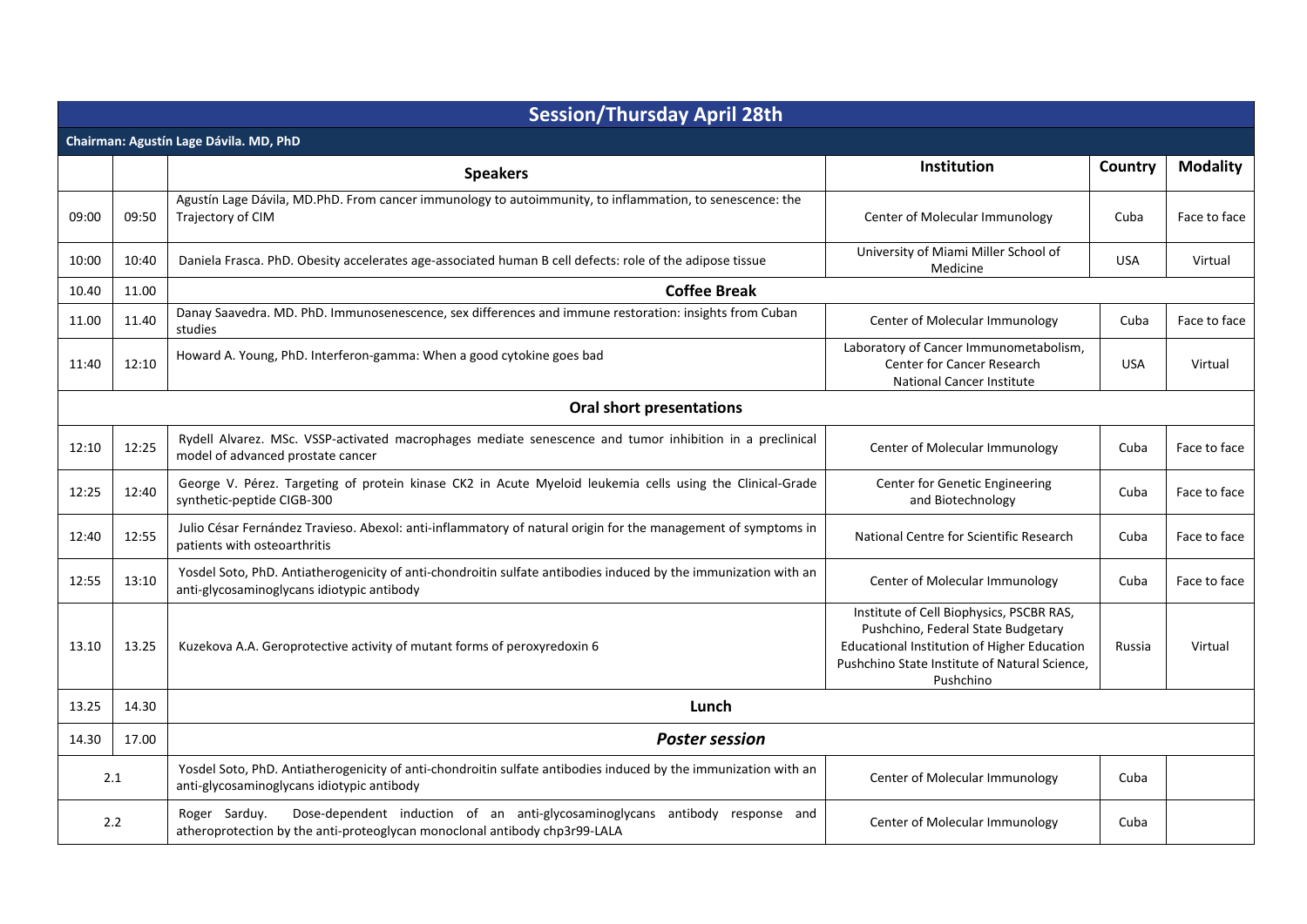| 2.3 | Julio César Fernández Travieso. Abexol: anti-inflammatory of natural origin for the management of symptoms in<br>patients with osteoarthritis | National Centre for Scientific Research             | Cuba |  |
|-----|-----------------------------------------------------------------------------------------------------------------------------------------------|-----------------------------------------------------|------|--|
| 2.4 | Ambar Oyarzábal. Lipid extract of Roystonea regia with efficacy on benign prostatic hyperplasia                                               | National Centre for Scientific Research             | Cuba |  |
| 2.5 | George V. Pérez. Targeting of protein kinase CK2 in Acute Myeloid leukemia cells using the Clinical-Grade<br>synthetic-peptide CIGB-300       | Center for Genetic Engineering and<br>Biotechnology | Cuba |  |
| 2.6 | Rydell Alvarez. VSSP-activated macrophages mediate senescence and tumor inhibition in a preclinical model of<br>advanced prostate cancer.     | Center of Molecular Immunology                      | Cuba |  |
| 2.7 | Nely Rodriguez Zhurbenko, PhD. Aging of human B-1 cells: implications for cancer immunosurveillance                                           | Center of Molecular Immunology                      | Cuba |  |